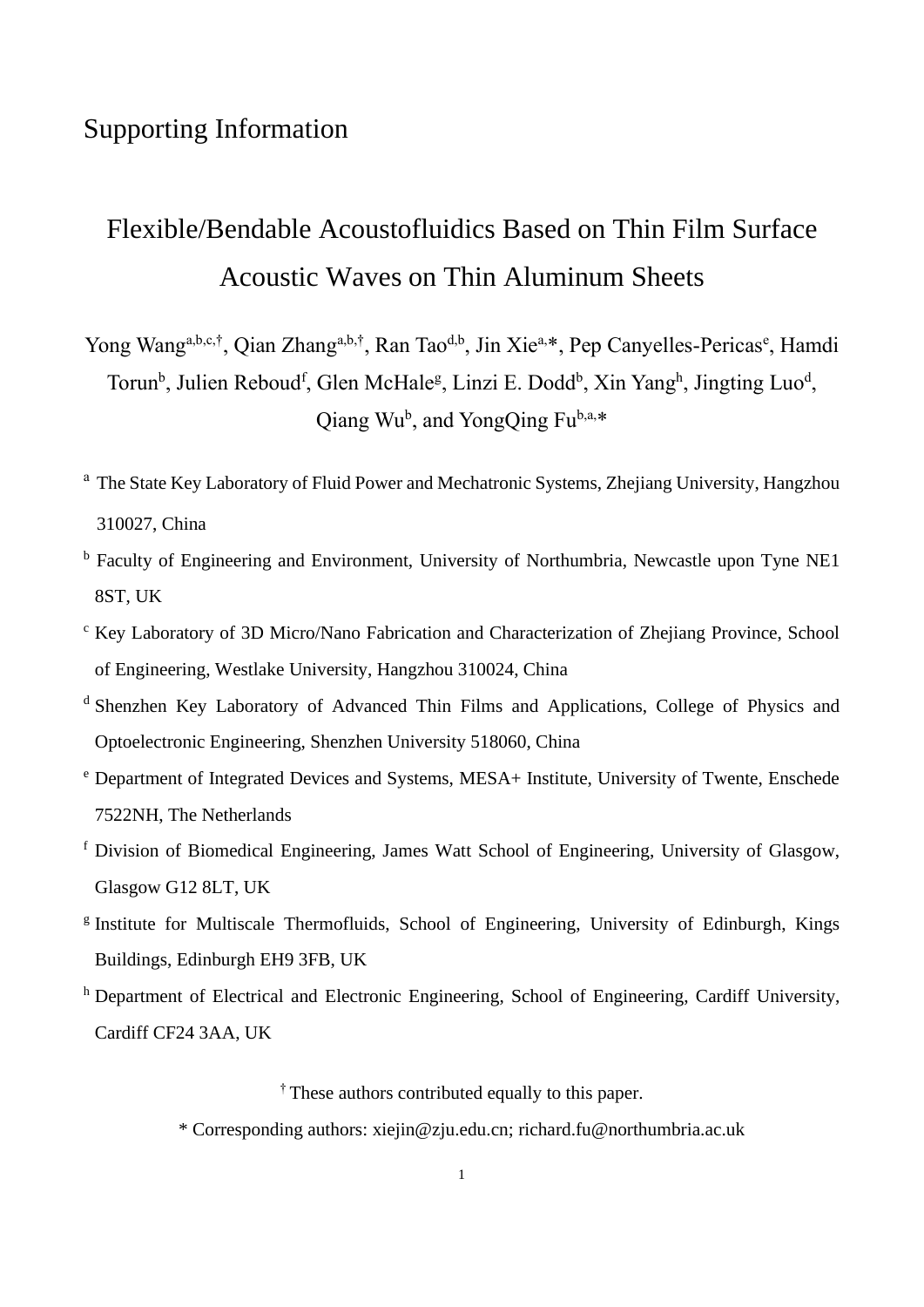## **Table**

**Table S1.** Static contact angle, advancing contact angle, receding contact angle and contact angle hysteresis of the droplet (1 μL) on different surfaces.

| Surface type | $\theta_s$                     | $\theta_{adv}$             | $\theta_{rec}$               | $\Delta\theta = \theta_{adv} - \theta_{rec}$ |  |
|--------------|--------------------------------|----------------------------|------------------------------|----------------------------------------------|--|
| ZnO/A1       | $98.6^{\circ}$ $\pm 1^{\circ}$ | $102.5^{\circ}$ $\pm$ 3°   | $77.4^{\circ}$ + $7^{\circ}$ | $25.1^{\circ}$ $\pm 10^{\circ}$              |  |
| CYTOP/ZnO/Al | $109.3^{\circ}$ $\pm$ 2°       | $112.7^{\circ}$ $\pm$ 2°   | $99.6^{\circ}$ $\pm$ 3°      | $13.1^{\circ}$ $\pm$ 5°                      |  |
| ZnO/Si       | $86.6^{\circ}$ $\pm$ 3°        | $90.4^{\circ} + 4^{\circ}$ | $27.5^{\circ}$ $\pm$ 4°      | $62.9^{\circ}$ + $8^{\circ}$                 |  |
| CYTOP/ZnO/Si | $121.5^{\circ}$ $\pm$ 2°       | $122.8^{\circ}$ $\pm$ 2°   | $95.6^{\circ}$ ±4 $^{\circ}$ | $27.2^{\circ} \pm 6^{\circ}$                 |  |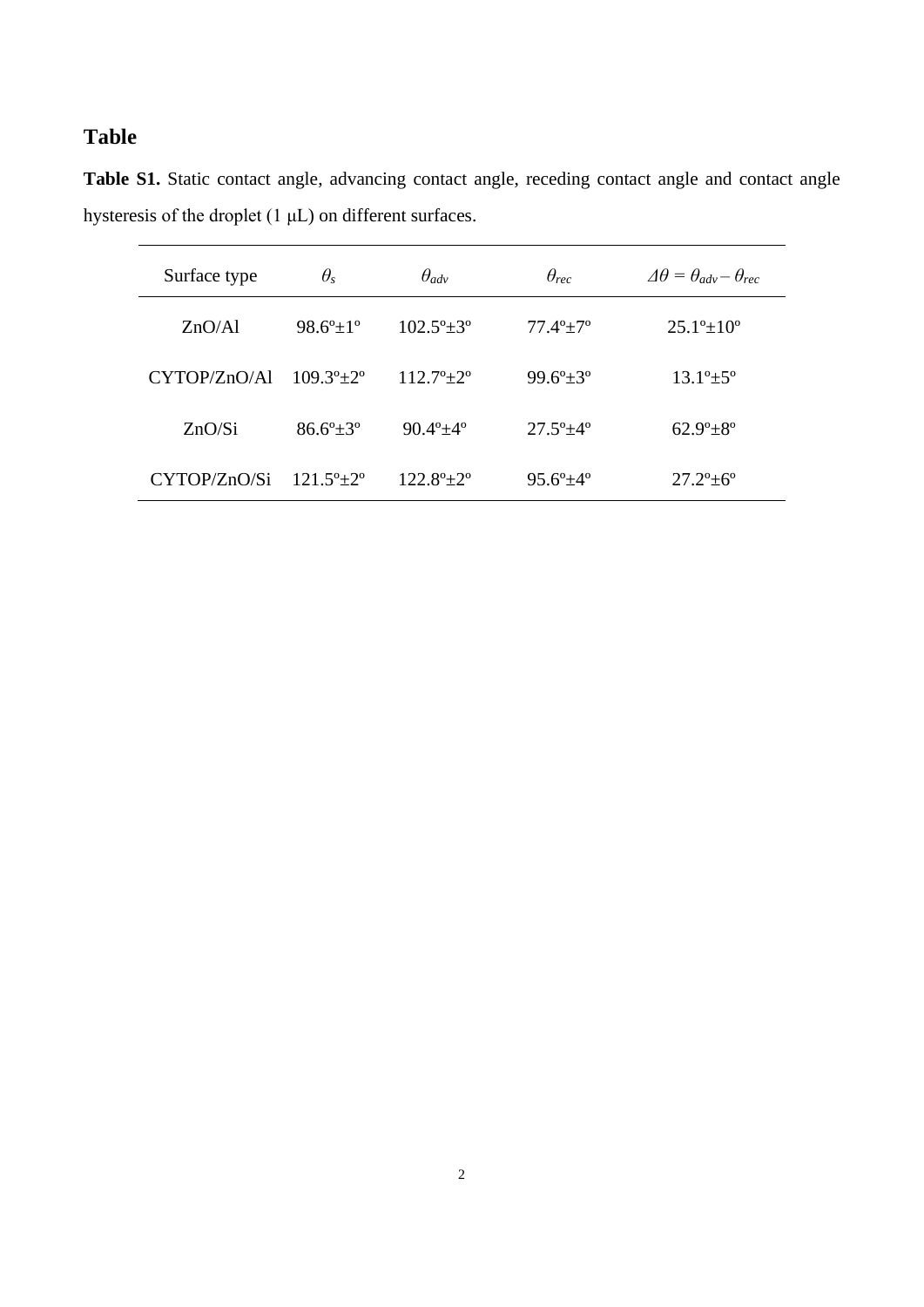# **Figure**



**Figure S1.** The photograph of experimental setup for microfluidic test.



**Figure S2.** Cross-section SEM image of the ZnO films on Al foils, indicating a columnar morphology of ZnO microstructure.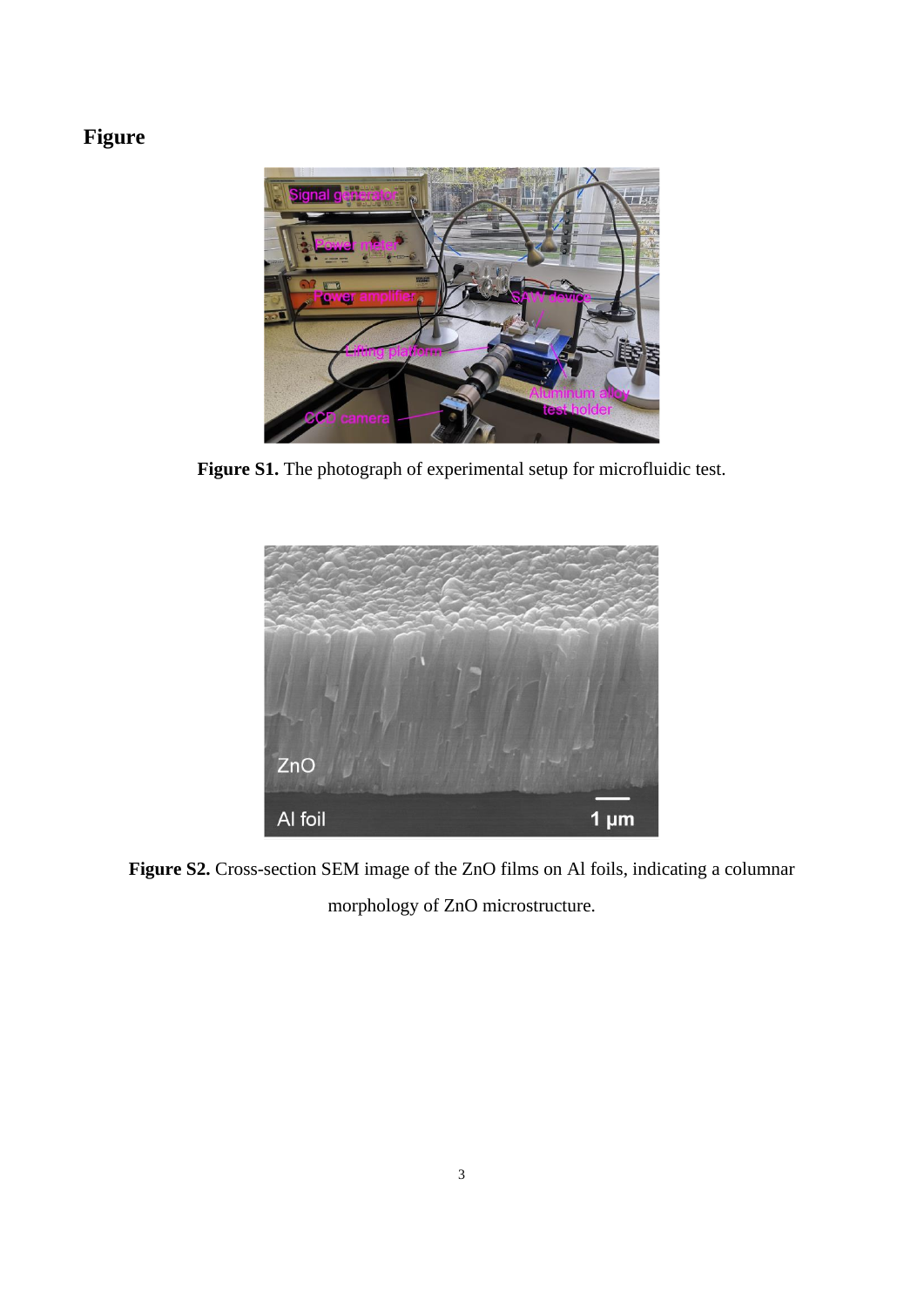

**Figure S3.** XRD pattern of ZnO thin films on Si substrate.



Figure S4. Signal reflection spectra (S<sub>11</sub>) of ZnO/Si SAW device with the wavelength of 64 μm.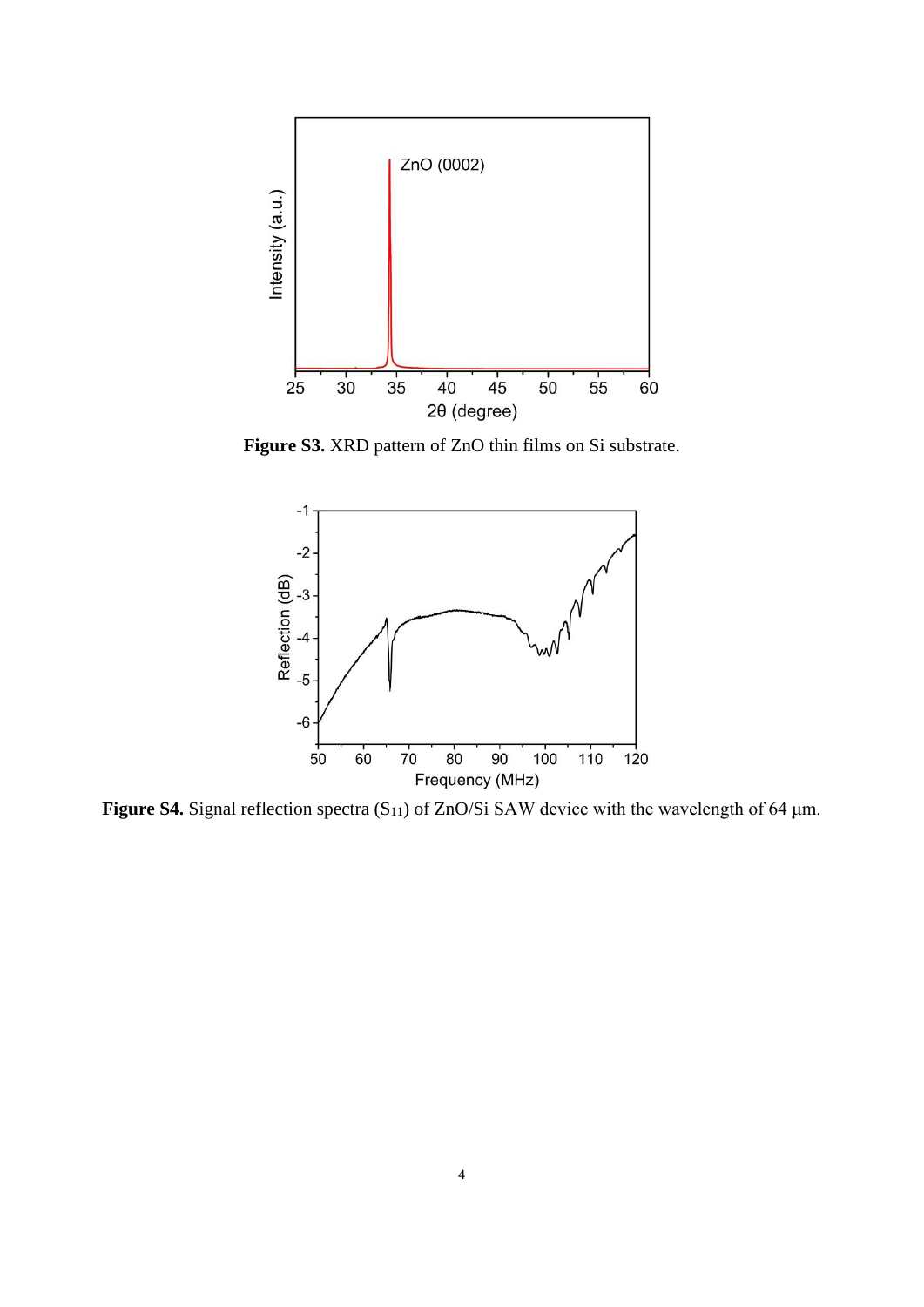| Wavelength (µm) |                | 64                |             |             |           | 200                         |           |             |             |
|-----------------|----------------|-------------------|-------------|-------------|-----------|-----------------------------|-----------|-------------|-------------|
| Thickness (µm)  |                | 50                | 200         | 600         | 1500      | 50                          | 200       | 600         | 1500        |
| Mode            | R <sub>0</sub> |                   | 42.60 MHz   | $42.63$ MHz | 42.88 MHz |                             |           | $14.33$ MHz | $14.33$ MHz |
|                 | A <sub>0</sub> | 41.12 MHz         |             |             |           | 101<br>9.72 MHz             | 13.84 MHz |             |             |
|                 | S <sub>0</sub> | 49.73 MHz         |             |             |           | 25.75 MHz                   | 15.60 MHz |             |             |
|                 | A <sub>1</sub> |                   |             |             |           | <b>LITLITI</b><br>24.69 MHz |           |             |             |
|                 | S <sub>1</sub> |                   |             |             |           | 医肌肉<br>39.75 MHz            |           |             |             |
|                 | Sezawa         | vovo<br>80.74 MHz | $80.75$ MHz | $80.84$ MHz | 81.19 MHz |                             | 28.00 MHz | $28.02$ MHz | $28.11$ MHz |

**Figure S5.** Finite element analysis (FEA) simulations of wave vibration modes for the SAW devices with the wavelengths of 64 μm and 200 μm and varied Al sheet thicknesses from 50 μm to 1500 μm.



**Figure S6.** Reflection spectra (S11) changes of thin Al sheet (200 μm thick) SAW device before and after the bending.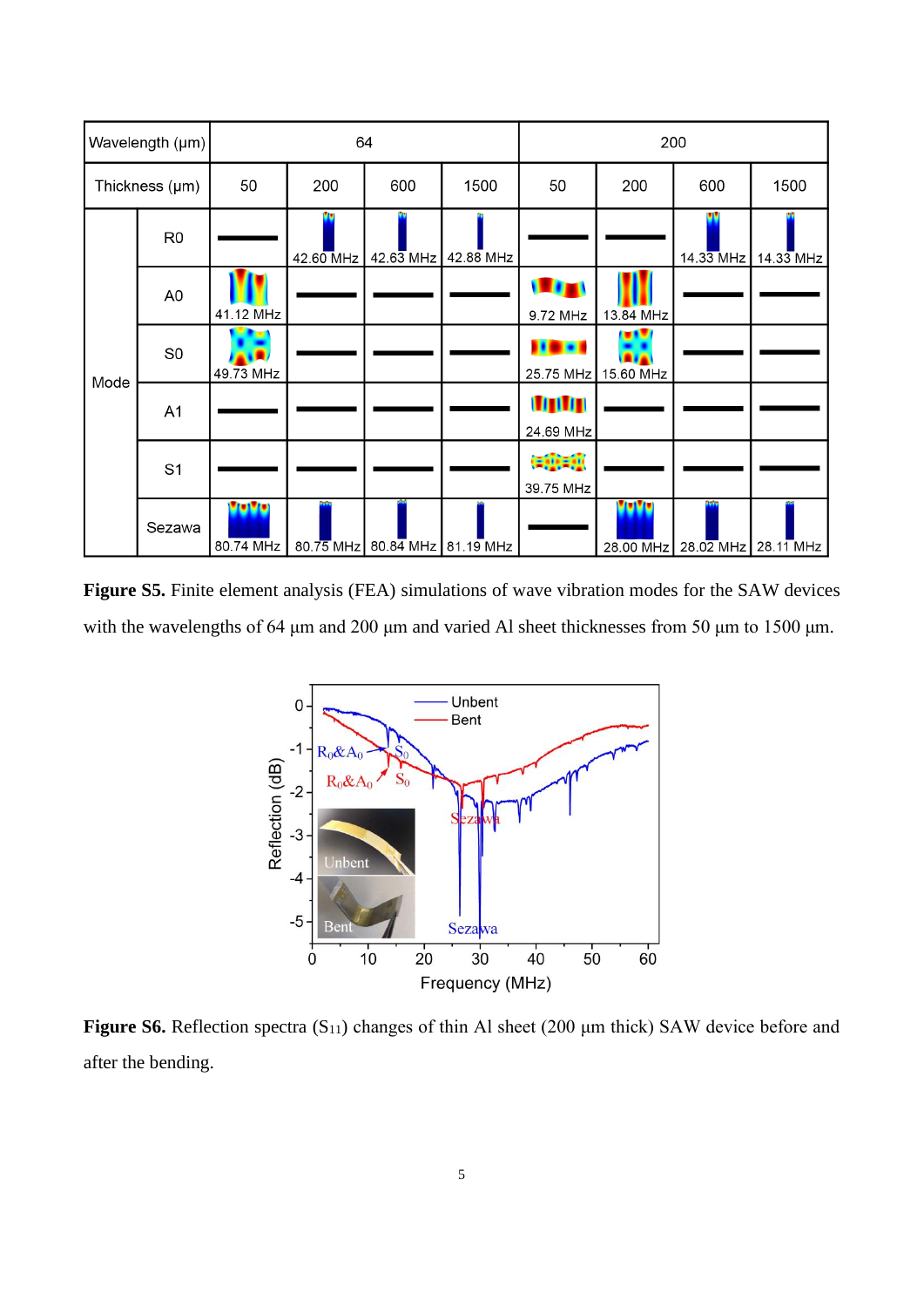

**Figure S7.** High-speed pumping images of the droplet (a) using ZnO/Al plate (1500 μm thick) SAW device and (b) ZnO/Si (500 μm thick) SAW device with the same wavelength of 64 μm.



Figure S8. The maximum pumping volume of the droplet under different inclination angles.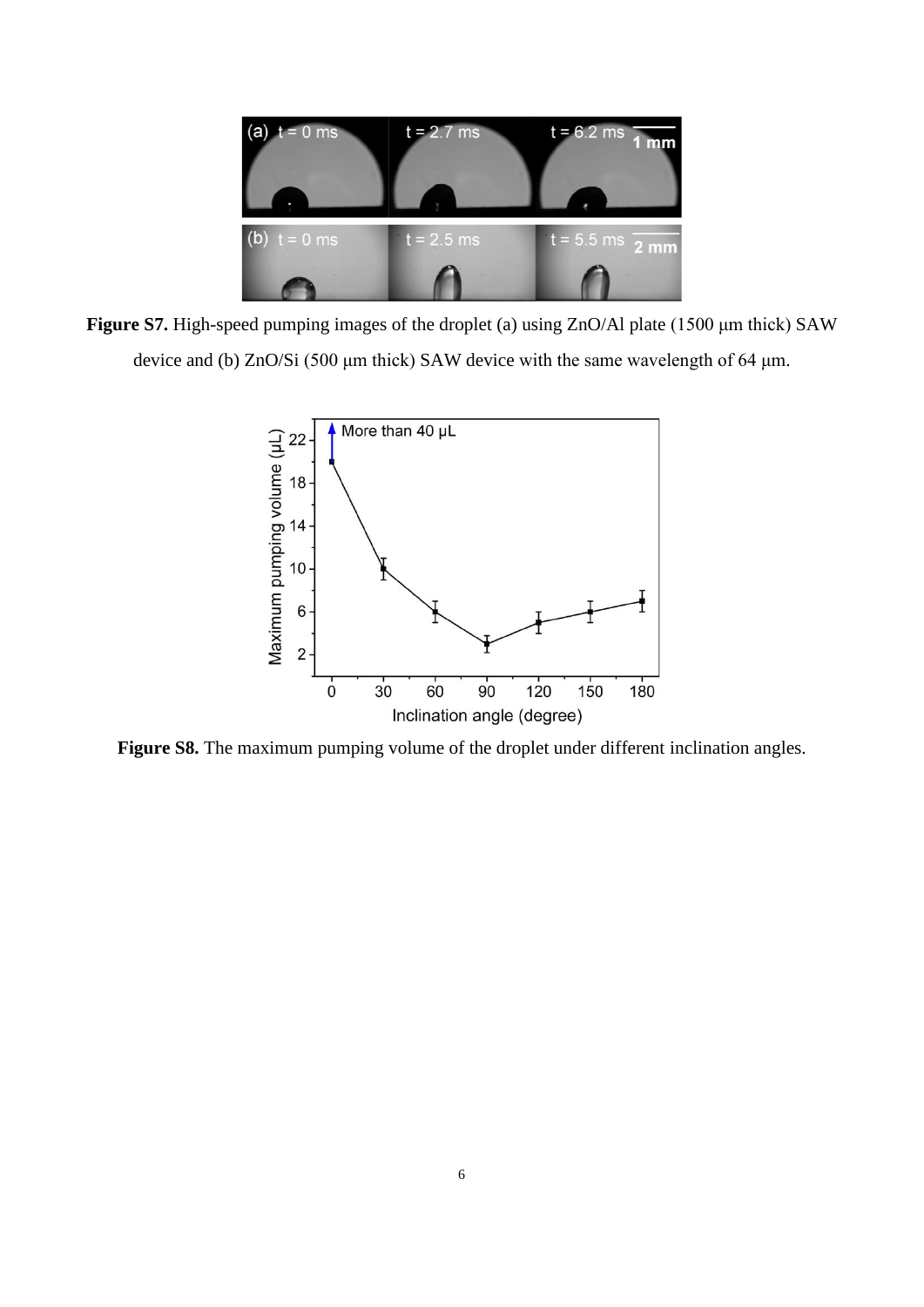

**Figure S9.** High-speed jetting images (1 ms per frame) of the droplet driving by the traveling wave (from left to right) using (a-b) ZnO/Al plate (1.5 mm thick) SAW device and (c-d) ZnO/Si SAW device with the same input power of 18 W.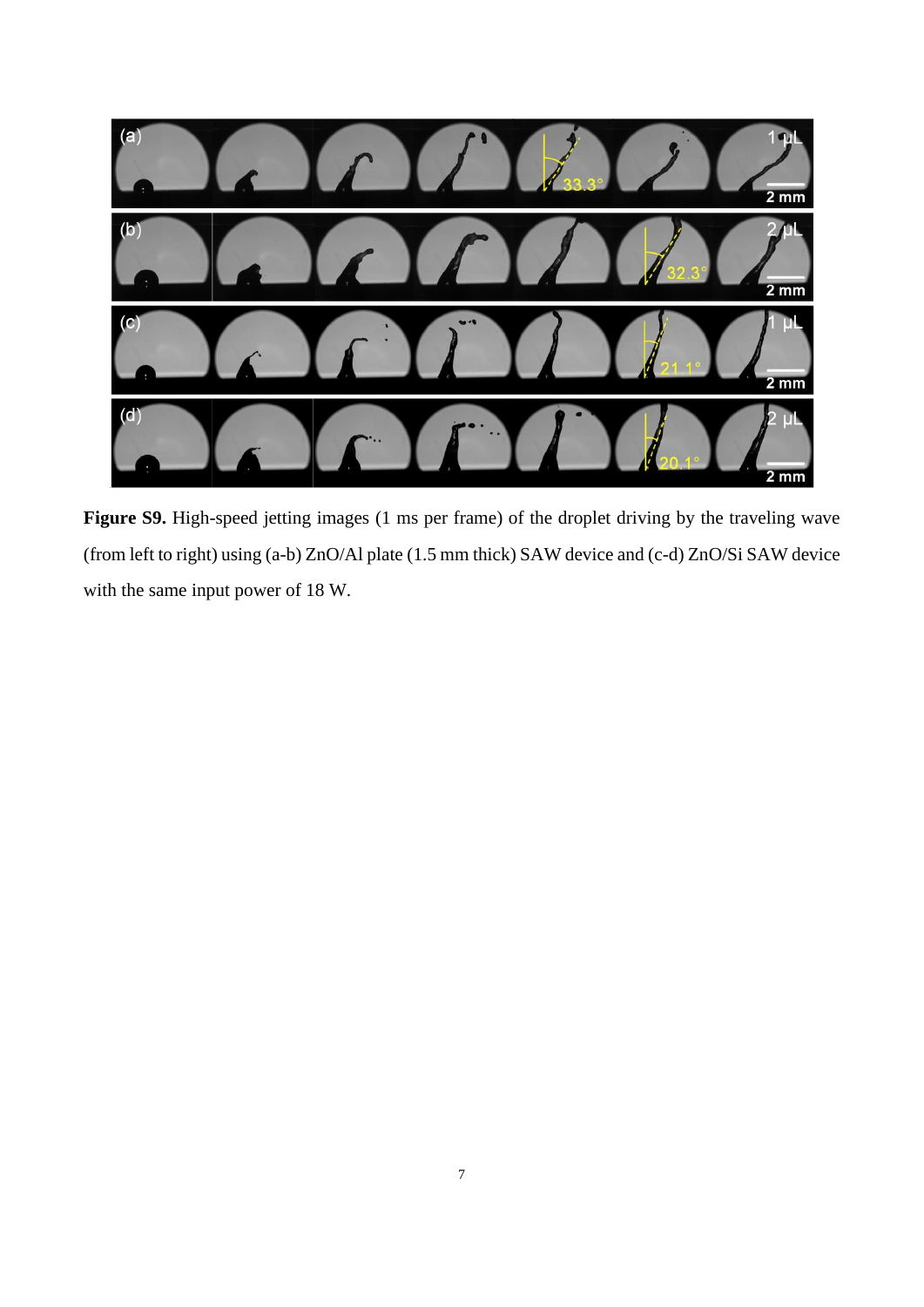### **Movie**

**Movie S1.** 10 μL droplet transport (30 frames/s) on 30° inclined surface using the ZnO/Al plate (1.5 mm thick) SAW device with an actuation frequency of 39.63 MHz and an input power of 7 W.

**Movie S2.** 1 μL droplet jetting (60 frames/s) using pseudo-Rayleigh or A<sub>0</sub> mode of 200 μm thick Al sheet SAW device with an actuation frequency of 13.58 MHz and an input power of 18 W.

**Movie S3.** 1 μL droplet jetting (60 frames/s) using S<sub>0</sub> mode of 200 μm thick Al sheet SAW device with an actuation frequency of 15.56 MHz and an input power of 24 W.

**Movie S4.** 1  $\mu$ L droplet movement (30 frames/s) on the Al foil substrate driving using  $A_0$  mode of 50 μm-thick Al foil SAW device with an actuation frequency of 9.38 MHz and an input power of 6 W.

**Movie S5.** 1  $\mu$ L droplet movement (30 frames/s) on the Al foil substrate driving using  $S_0$  mode of 50 μm-thick Al foil SAW device with an actuation frequency of 25.1 MHz and an input power of 6 W.

**Movie S6.** 1 μL droplet transport (25 frames/s) on the bent surface using the pseudo-Rayleigh or A0 mode of 200 μm thick Al sheet SAWs with an actuation frequency 13.57 MHz and an input power of 16 W.

**Movie S7.** 6 μL droplet transport (25 frames/s) on the inverted surface using the pseudo-Rayleigh mode of 200 μm thick Al sheet SAWs with an actuation frequency 13.57 MHz and an input power of 16 W.

**Movie S8.** 1 μL droplet transport (25 frames/s) on the backside of the 200 μm thick Al sheet SAW device using the pseudo-Rayleigh mode with an input power of 5 W.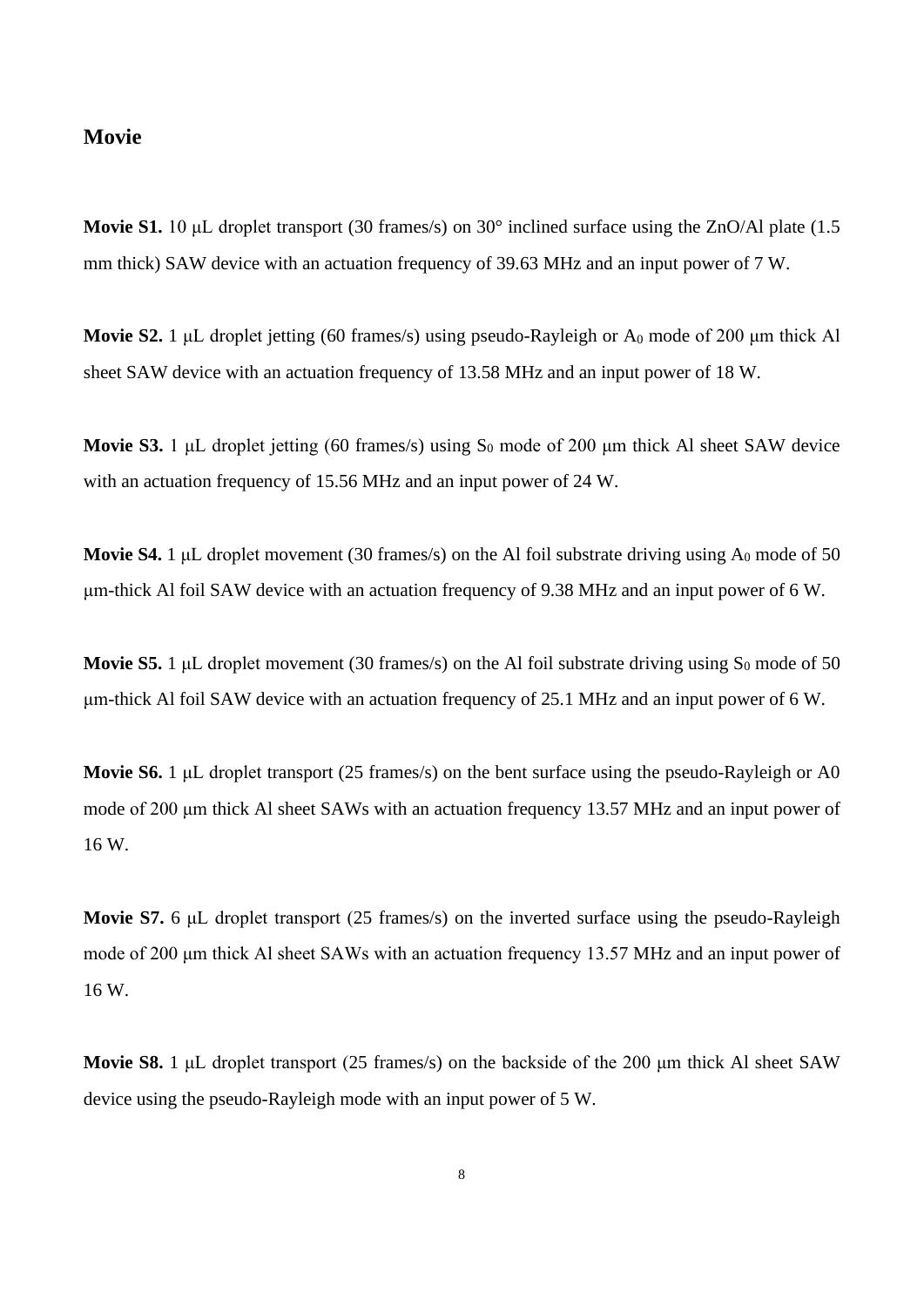### **Methodology**

**Model.** The model used for modeling the bending effects is based on a stiffness matrix method, $1$  which is suitable for the analysis of plane acoustic waves propagating in multilayered media. Each layer of the medium corresponds to its own stiffness matrix. The global stiffness matrix of the whole multilayered media can be calculated using a recurrence equation, as presented in Eq. (7). Applied with the boundary condition, the resonant frequency and vibration amplitude of acoustic wave can be solved. The stiffness matrix of a single-layer medium is an 8-order matrix obtained from the constitutive equations and wave equations (see Eqs. (1) to (5)), where the material properties and strain distributions need to be constant. However, the material parameters (e.g., density and elastic constant) are different in different layers due to the nonuniform strain distributions. Therefore, the ZnO and Al layers are further divided into 50 sublayers to make the strain distributions in each sublayer approximately be uniform.

**Assumption.** The bending of the SAW device is assumed to be a pure bending, under which all the densities and elastic constants of ZnO and Al as well as the device's wavelength are changed. The total frequency shifts can be regarded as the sum of several frequency shift components caused by the changes of the density, elastic constant, device's wavelength and the stress, respectively. For example, when calculating the density component, the initial density distribution is replaced with the density distribution under bending, and the corresponding frequency shift is obtained. Considering the applications in this work, no residual stress is taken for the calculation. Therefore, there are only three frequency shift components (density, elastic constant and wavelength).

**Equation.** The detailed calculation processes are as follows: For a single-layer medium, the constitutive functions can be written as<sup>2</sup>

$$
\gamma_{ik} \frac{\partial^2 u_j}{\partial x_i \partial x_k} + \frac{\partial \sigma_{ij}}{\partial x_i} = \rho \frac{\partial^2 u_j}{\partial t^2}
$$
 (1)

$$
\frac{\partial D_i}{\partial x_i} = 0 \tag{2}
$$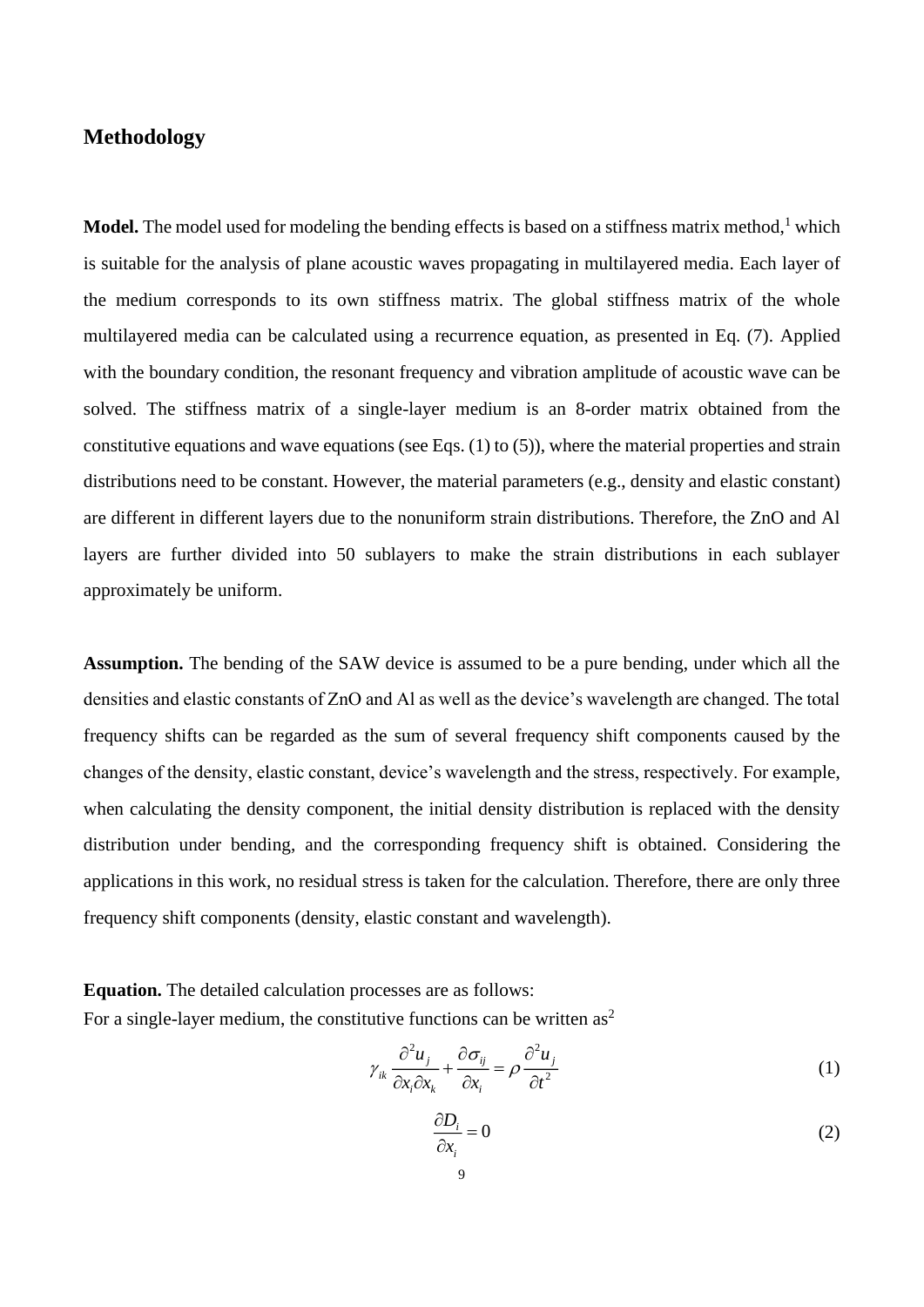$$
\sigma_{ij} = c_{ijkl} \frac{\partial u_k}{\partial x_l} + e_{kij} \frac{\partial \varphi}{\partial x_k}
$$
 (3)

$$
D_i = e_{ikl} \frac{\partial u_k}{\partial x_l} - \varepsilon_{ik} \frac{\partial \varphi}{\partial x_k}
$$
 (4)

where *i, j, k* = 1, 2, 3, represent the directions of  $x_1$ ,  $x_2$ ,  $x_3$ , which are corresponding to the coordinate system shown in Figure 3b in the paper.  $\gamma_{ik}$ ,  $u_i$ ,  $\sigma_{ii}$ ,  $\rho$  are the external stress induced by bending, the mechanical displacement, the stress and the mass density, respectively.  $D_i$ ,  $c_{iikl}$ ,  $e_{kii}$ ,  $\varphi$ ,  $\varepsilon_{ik}$  are the electric displacement, the elastic constant, the piezoelectric constant, the electric potential, and the dielectric constant, respectively.

Then the wave functions can be described as

$$
\mathbf{u} = u(x_3)\xi, \; \boldsymbol{\varphi} = \varphi(x_3)\xi, \; \boldsymbol{\sigma}_3 = \boldsymbol{\sigma}_3(x_3)\xi, \; \boldsymbol{D}_3 = D_3(x_3)\xi \tag{5}
$$

where  $\zeta = \exp[i(\omega t - k_1 x_I)]$ ,  $\omega$  is the angular frequency,  $k_1$  represents the wave vector in the  $x_I$  direction,  $u(x_3) = [u_1(x_3) u_2(x_3) u_3(x_3)]^T$  and  $\sigma_3(x_3) = [\sigma_{13}(x_3) \sigma_{23}(x_3) \sigma_{33}(x_3)]^T$ . According to Eqs. (1) to (5), we can obtain the following equation:

on:  
\n
$$
\begin{bmatrix}\n\mathbf{Q}(z_t) \\
\mathbf{Q}(z_b)\n\end{bmatrix} = \mathbf{M} \begin{bmatrix}\n\mathbf{P}(z_t) \\
\mathbf{P}(z_b)\n\end{bmatrix} = \begin{bmatrix}\n\mathbf{M}_{11} & \mathbf{M}_{12} \\
\mathbf{M}_{21} & \mathbf{M}_{22}\n\end{bmatrix} \begin{bmatrix}\n\mathbf{P}(z_t) \\
\mathbf{P}(z_b)\n\end{bmatrix}
$$
\n(6)

(7)

where  $z_t$  and  $z_b$  are the  $x_3$  coordinates at the top and bottom surfaces,  $P(x_3) = [u(x_3) \varphi(x_3)]^T$ ,  $Q(x_3) =$  $[\sigma_3(x_3) D(x_3)]^T$ , and *M* is the stiffness matrix of the corresponding layer. For multilayer media, the recurrence equation of  $M$  can be written as<sup>1</sup>

( ) ( ) ( ) ( ) <sup>1</sup> <sup>1</sup> <sup>1</sup> <sup>1</sup> <sup>1</sup> <sup>1</sup> <sup>1</sup> <sup>1</sup> <sup>1</sup> <sup>1</sup> <sup>1</sup> <sup>1</sup> 1 11 12 11 22 21 12 11 22 12 21 11 22 21 22 21 11 22 12 - - *<sup>n</sup> <sup>n</sup> N N <sup>n</sup> <sup>n</sup> <sup>n</sup> N <sup>n</sup>* − <sup>−</sup> − <sup>−</sup> <sup>−</sup> - - - *N N <sup>n</sup> N N N <sup>n</sup> N <sup>n</sup> N* <sup>−</sup> <sup>−</sup> <sup>−</sup> <sup>−</sup> <sup>−</sup> <sup>=</sup> *M M M M M M M M M M + M M M M M M M M M*

where *M<sup>N</sup>* , 1  $\mathbf{1} \mathbf{M} N-1$  $1 + 17 - 11$   $12$  $1 \qquad \bullet N-1$ 21  $\cdots$  22  $N-1$  **A**  $\boldsymbol{\pi} N$ *N*  $N-1$  **n**  $\boldsymbol{\pi} N$  $\mathbf{M}_{11}^{N-1}$   $\mathbf{M}_{12}^{N-1}$  $= \begin{bmatrix} \bm{M}_{11}^{{N-1}} & \bm{M}_{12}^{{N-1}} \ \bm{M}_{21}^{{N-1}} & \bm{M}_{22}^{{N-1}} \end{bmatrix}$ *M*  $\left\{\mathbf{M}_{21}^{N-1}\ \left\{\mathbf{M}_{22}^{N-1}\right\}\right\},$  $1 \t M^{n-1}$ 11  $M_{12}$  $1 \frac{1}{1}$   $M^{n-1}$ 21  $M_{22}$  $\bm{M}^{n} = \begin{bmatrix} \bm{M}^{n-1}_{11} & \bm{M}^{n}_{12} \\ \bm{M}^{n-1} & \bm{M}^{n} \end{bmatrix}$  $-1$   $\boldsymbol{M}^{n-1}$  $-1$  **M** $n-1$  $\begin{bmatrix} \boldsymbol{M}^{n-1} & \boldsymbol{M}^{n-1} \\ 1 & 1 \end{bmatrix}$  $=\begin{bmatrix} M_{11} & M_{12} \\ M_{21}^{n-1} & M_{22}^{n-1} \end{bmatrix}$  and  $\boldsymbol{M}^n = \begin{bmatrix} \boldsymbol{M}_{11}^{n-1} & \boldsymbol{M}_{12}^{n-1} \\ \boldsymbol{M}_{21}^{n-1} & \boldsymbol{M}_{22}^{n-1} \end{bmatrix}$  are the global stiffness matrix of total *N* 

layers, top *N*-1 layers and the *n th* layer, respectively.

The boundary conditions are given  $by<sup>3,4</sup>$ 

$$
\lambda \big|_{x_3 = Boundary} = 0, \sigma_3 \big|_{x_3 = Boundary} = 0, \text{ free surface}
$$
\n
$$
\varphi \big|_{x_3 = Boundary} = 0, \sigma_3 \big|_{x_3 = Boundary} = 0, \text{ metallized surface}
$$
\n(8)

where  $\lambda$  is the surface charge density and  $\varphi$  is the electric potential.

By combining the boundary conditions and the stiffness matrix of total *N* layers, the resonant frequency as well as the acoustic wave amplitude on the SAW device surface can be solved.